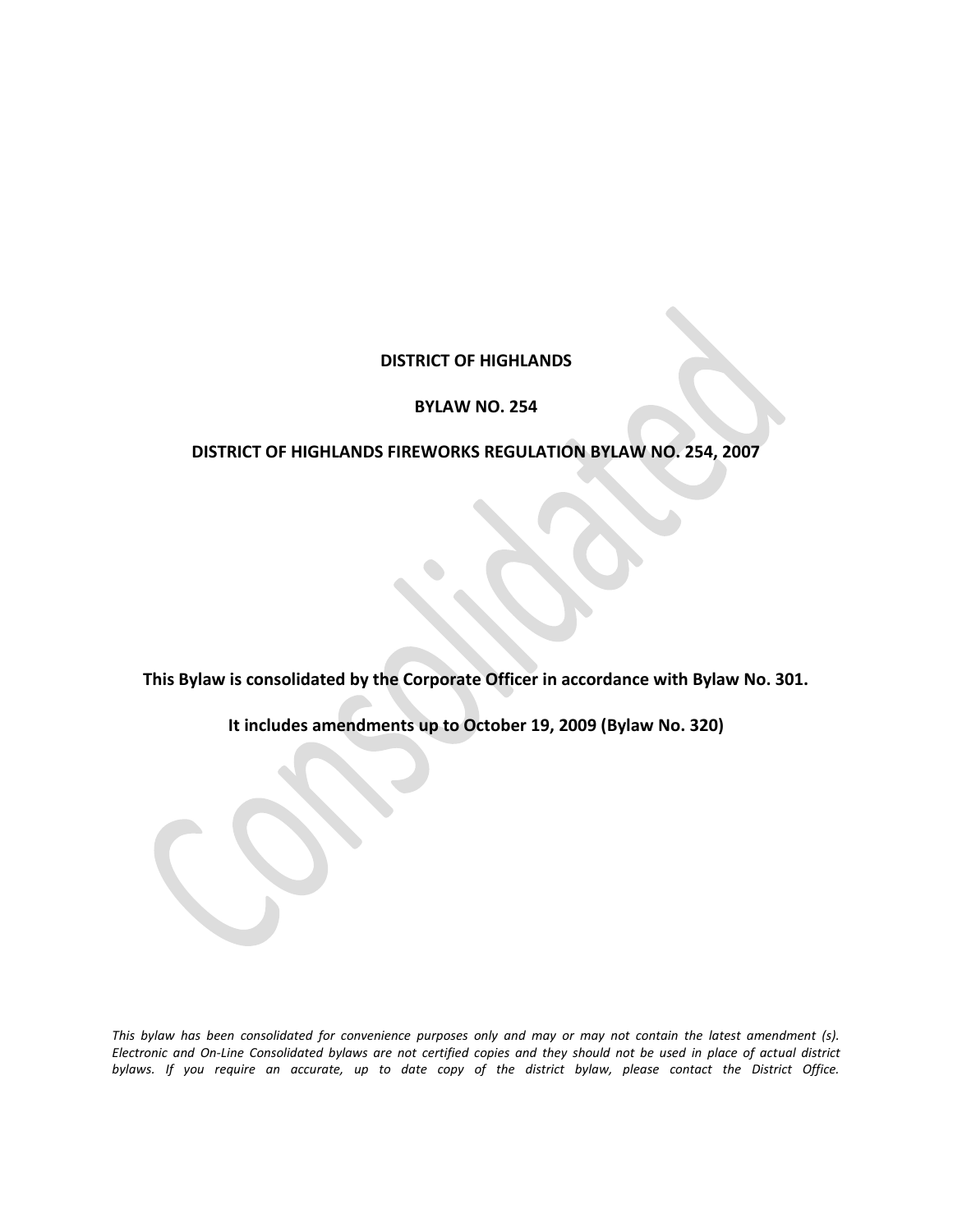

# **DISTRICT OF HIGHLANDS BYLAW NO. 254**

### **A BYLAW TO REGULATE THE POSSESSION OF FIREWORKS AND LIMIT THE DISCHARGE OF FIREWORKS**

#### **WHEREAS:** Section 8. (3.) (d.) of the *Community Charter* allows a council, by bylaw, to establish and impose regulations regarding the possession and discharge of fireworks:

**NOW THEREFORE:** The Council of the District of Highlands, in open meeting assembled, enacts as follows:

#### **1. TITLE:**

This Bylaw may be cited for all purposes as "Fireworks Regulation Bylaw" No. 254, 2007.

### **2. INTERPRETATION:**

In this Bylaw:

**"Act"** means the *Explosives Act, Revised Statutes of Canada*, 1985, Chapter E-17, and the Regulations enacted thereunder as amended from time to time or any *Act* and Regulations enacted in substitution therefor;

**"Certification Card"** means documented proof of the completion of either the Fireworks Supervisor Level 1 or 2 training course conducted by the Explosives Regulatory Division;

**"Consumer Firework"** means an outdoor, low hazard, recreational firework that is classed as a subdivision 1 of Division 2 of Class 7 Fireworks under the *Act* and includes fireworks showers, fountains, golden rain, lawn lights, pin wheels, Roman candles, and volcanoes but does not include Christmas crackers, sparklers, and caps for toy guns;

**"Consumer Fireworks Event"** means the observance or celebration of a special event or festival where a permit has been issued to allow the discharge of consumer fireworks;

**"Discharge"** means to fire, ignite, explode or set off or cause to be fired, ignited, exploded or set off and the words "discharged" and "discharging" have a similar meaning;

**"Display Firework"** means an outdoor, high hazard, recreational firework that is classed as a subdivision 2 of Division 2 of Class 7 Fireworks under the Act, and includes rockets, serpents, shells, bombshells, tourbillions, maroons, large wheels, bouquets, bombardos, waterfalls, fountains, batteries, illumination, set pieces and pigeons but does not include firecrackers;

**"Display Fireworks Event"** means the observance or celebration of a special event or festival where a permit has been issued to allow the discharge of display fireworks;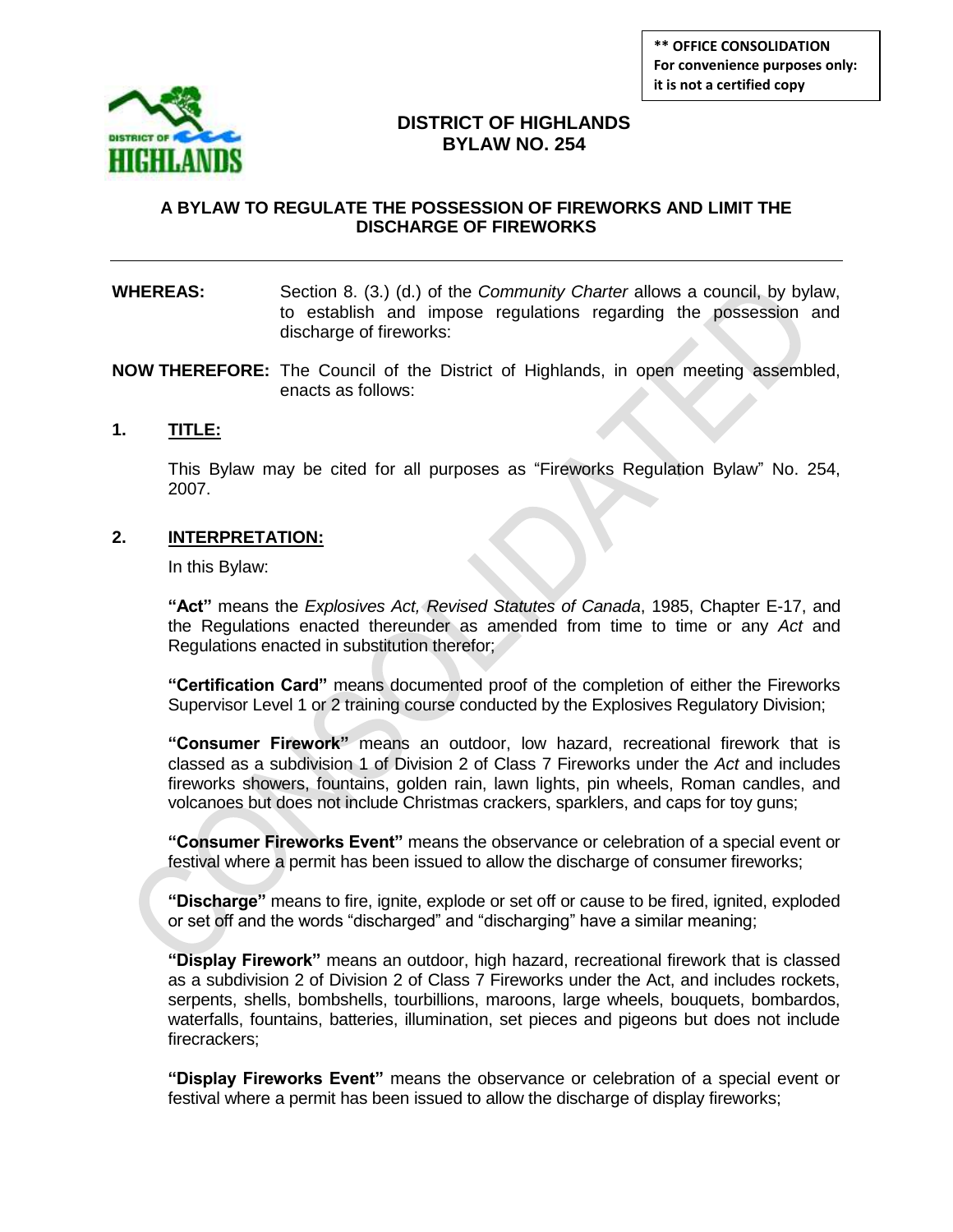**"Explosives Regulatory Division"** means the Explosives Regulatory Division of the Explosives Branch of the Minerals and Metals Sector of Natural Resources Canada;

**"Federal Regulations"** means the Explosives Regulations enacted under the Explosives Act, Revised Statutes of Canada, 1985, Chapter E-17, as of the date of adoption of this Bylaw;

**"Fire Chief"** means a person appointed by the Council to be in charge of the Fire Department or authorized subordinates;

**"Firecracker"** means a pyrotechnic device that explodes when ignited and does not make any subsequent display or visible effect after the explosion, and includes those devices commonly known as Chinese firecrackers;

**"Fire Safety Plan"** means a plan dealing with the procedures for a permit holder to follow to protect public safety when discharging pyrotechnic special effects fireworks, which meets the requirements specified by the Fire Chief;

**"Fireworks"** means consumer fireworks, display fireworks, and pyrotechnic special effects fireworks;

a*dded by Bylaw No. 320, 2009* **"Fireworks Safety Awareness Course"** means a seminar or other instruction offered from time to time by a Fire Department located within the Capital Regional District for the purposes of preparing, to the satisfaction of the Chief of the Highlands Fire Department, potential Consumer Fireworks permit holders to safely discharge their fireworks display;

**"Fireworks Supervisor"** means a person who is an approved purchaser of display fireworks and who is qualified under the Act to supervise the discharge of display fireworks;

**"Insurance Requirements"** means the liability insurance requirements set out in Schedule "E" to this Bylaw;

**"Municipality"** means the District of Highlands;

**"Peace Officer"** means a person employed as Fire Chief by the Fire Department of the municipality or any person employed by the municipality as a Bylaw Enforcement Officer or any member of the Royal Canadian Mounted Police or any municipal Police Officers;

**"Permit"** means a current and valid permit in the form attached as Schedule "A" to this Bylaw specifying and authorizing a person to discharge consumer fireworks or display fireworks;

**"Prohibited Firework"** includes but is not limited to after-market modified fireworks, cigarette loads or pings, exploding matches, sparkling matches, ammunition for miniature tie clip, cufflink or key chain pistols, auto alarms or jokers, cherry bombs, M-80 and silver salutes and flash crackers, throw down torpedoes and crackling balls, exploding golf balls, stink bombs and smoke bombs, tear gas pens and launchers, party peppers and table bombs, table rockets and battle sky rockets, fake firecrackers and other trick devices or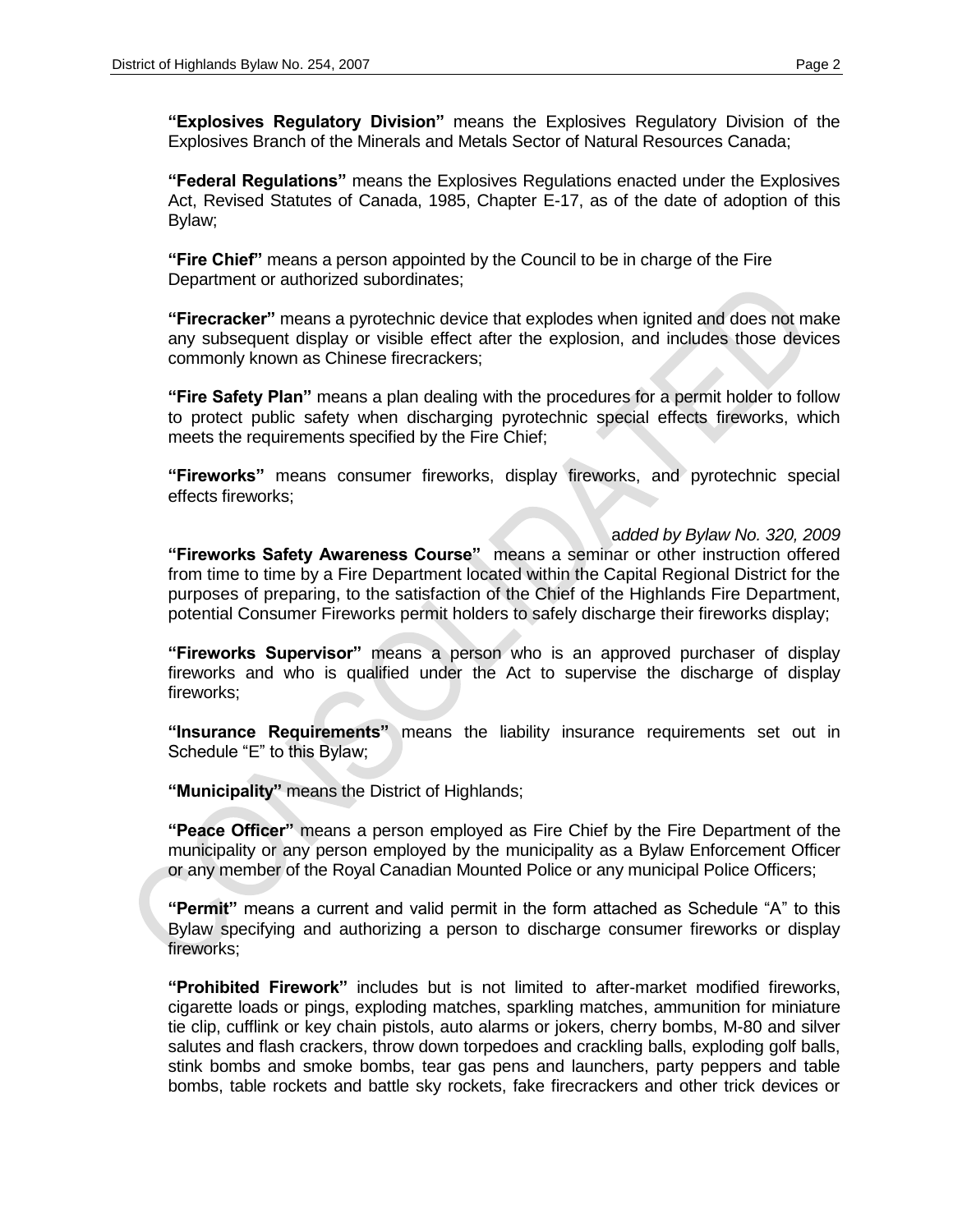practical jokes as included on the most recent list of prohibited fireworks as published from time to time under the Act;

**"Pyrotechnician"** means a person who is certified under the Act as a Theatrical User, an Assistant, a Pyrotechnician or a Special Effects Pyrotechnician and is qualified to purchase and supervise the display of pyrotechnic special effect fireworks under the Act;

**"Pyrotechnics Permit"** means a current and valid permit in the form attached as Schedule "B" to this Bylaw specifying and authorizing a person to discharge pyrotechnic special effect fireworks;

**"Pyrotechnic Special Effects Firework"** means a high hazard firework that is classed as a subdivision 5 of Division 2 of Class 7 Firework under the Act and that is used to produce a special pyrotechnic effect for indoor or outdoor performances and includes black powder bombs, bullet effect, flash powder, air bursts, smoke compositions, gerbs, lances and wheels;

**"Pyrotechnic Special Effects Fireworks Event"** means an event or production, generally for the entertainment industry, where a pyrotechnics permit has been issued to allow the discharge of pyrotechnics special effects fireworks;

**"Sell"** includes offer for sale, cause or permit to be sold, trade, or to otherwise dispose of; and to possess for the purpose of sale; and the words "selling" and "sold" have a similar meaning; and

**"Ticket"** means municipal ticket information in the form described in the *Community*  **Charter Bylaw Enforcement Ticket Regulation.** 

### **3. PROHIBITIONS:**

- 1. No person may sell fireworks.
- 2. No person may buy, sell, hold, possess, store, discharge, or otherwise use any prohibited fireworks.
- 3. No person may buy, sell, hold, possess, store, discharge, or otherwise use firecrackers.
- 4. No person may hold, possess, store, discharge, or otherwise use consumer fireworks or display fireworks without a permit.
- 5. No person may discharge consumer fireworks except on October  $31<sup>st</sup>$  of each year between 5:00 p.m. and 10:00 p.m. or through exceptional circumstances as stated in the municipality's policy.
- 6. No consumer fireworks or display fireworks permit holder may hold, possess, store, discharge, or otherwise use consumer fireworks or display fireworks in contravention of a permit.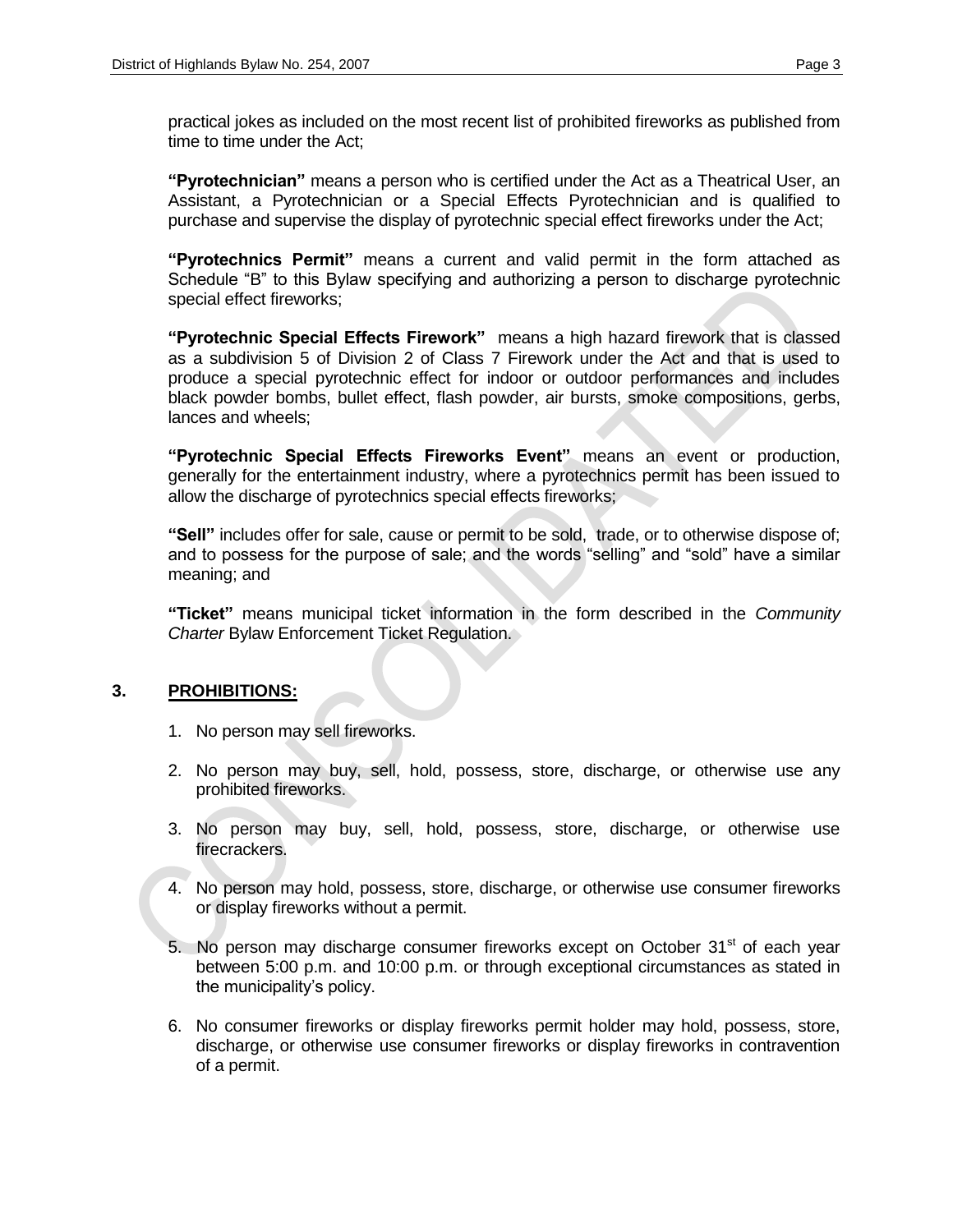- 7. No person may hold, possess, store, discharge, or otherwise use fireworks in a manner that increases the risk of physical injury to any person or damage to any public or private property.
- 8. No person under the age of eighteen (18) years may hold, possess, store, discharge, or otherwise use any fireworks.
- 9. No person being the parent or guardian of any person under the age of eighteen (18) years shall allow that person to hold, possess, store, discharge, or otherwise use any fireworks.

*added by Bylaw 320, 2009*

- 10. No person being the owner or occupier of real property may cause, permit, or allow the storage, discharge, or use of fireworks on their property except in accordance with a valid Consumer, Display, or Pyrotechnic permit.
- 11. No person may hold, possess, store, discharge, or otherwise use pyrotechnic special effects fireworks without a pyrotechnics permit.
- 12. No pyrotechnics permit holder may hold, possess, store, discharge or otherwise use the pyrotechnic special effect fireworks in contravention of a pyrotechnics permit.

### **4. PERMITS FOR CONSUMER FIREWORKS OR DISPLAY FIREWORKS:**

1. Any person eighteen (18) years of age or older before discharging consumer fireworks or display fireworks must apply for and receive a permit.

Permit applications for consumer fireworks events must be submitted to the municipality by no later than 12:00 p.m. on October 31 $^{\rm st}$ , and if October 31 $^{\rm st}$  falls on a day other than a business day, no later than 12:00 p.m. of the last business day prior to October 31<sup>st</sup>.

In the case of a consumer fireworks event deemed by Council to be an exceptional circumstance as stated by policy, the required consumer fireworks permit application must be submitted no later than thirty (30) days prior to the date upon which the consumer fireworks event is to occur.

Permit applications for display fireworks events must be submitted to the municipality at least thirty (30) days prior to the date upon which the display fireworks event is to occur.

All permit applications must include:

- a) a completed Schedule "A" application;
- b) if the consumer fireworks event or display fireworks event is to occur on property that is not owned by the applicant or is on property owned or controlled by the municipality, a written agreement of the property owner in the form attached as Schedule "C";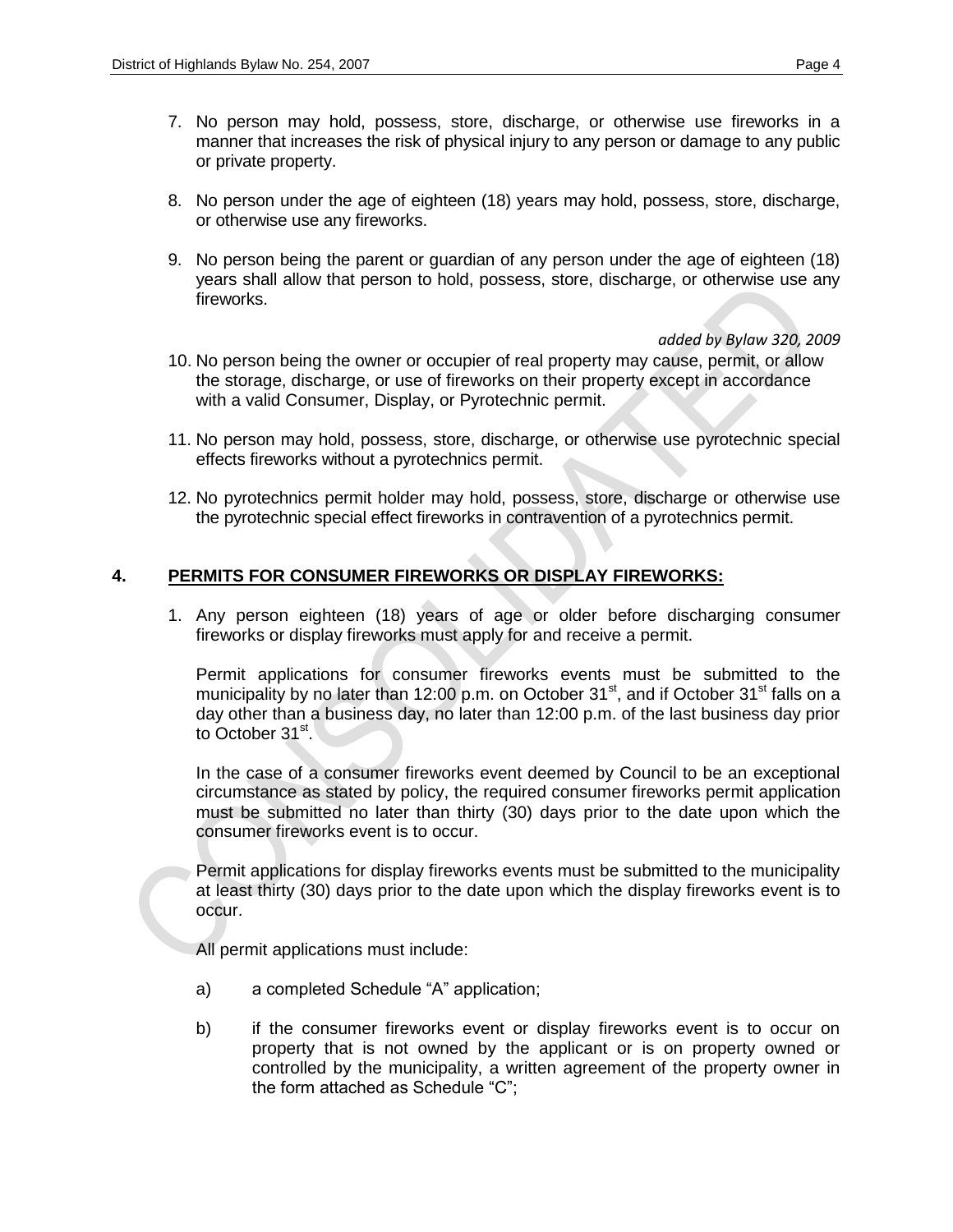- c) if the consumer fireworks event or display fireworks event is being organized or sponsored by any person other than the applicant, a written agreement of such person in the form attached as Schedule "D";
- d) as of November 1, 2006, evidence that the applicant is a Certification Card holder;
- e) the permit application fee established in Schedule "F".
- 2. The municipality will consider all permit applications and issue a permit to the applicant if:

#### *added by Bylaw 320, 2009*

- a) for a consumer fireworks event, the applicant has successfully completed the Fireworks Safety Course within the three year period preceding the consumer fireworks event;
- b) in the case of municipal property, the property upon which the consumer fireworks event or display fireworks event is to occur is available for such use on the date and time set out in the application;
- c) the consumer fireworks event or display fireworks event will not, in the opinion of the municipality, create a public safety risk to public or private property;
- d) the applicant has submitted to the municipality the items described in section 4.1 and any additional information in relation to the consumer fireworks event or display fireworks event that the municipality may reasonably require to determine whether the consumer fireworks event or display fireworks event will create a public safety risk or risk to public or private property; and
- e) for a display fireworks event, the applicant has submitted to the municipality a site plan including firing location and limiting distance set out in the Act, and a copy of the applicant"s insurance policy that meets the insurance requirements listed in Schedule "E".

### **5. PYROTECHNICS PERMITS FOR PYROTECHNIC SPECIAL EFFECTS FIREWORKS:**

1. Permit applications for pyrotechnic special effects fireworks events must be submitted to the municipality at least thirty (30) days prior to the date upon which the pyrotechnic special effects fireworks event is to occur.

The Fire Chief may issue a pyrotechnics permit to discharge pyrotechnic special effects fireworks to a person who is over the age of eighteen (18) years provided that the applicant meets all the requirements of this bylaw and submits:

- a) a completed Schedule "B" application;
- b) a copy of the Explosive Regulatory Division event approval;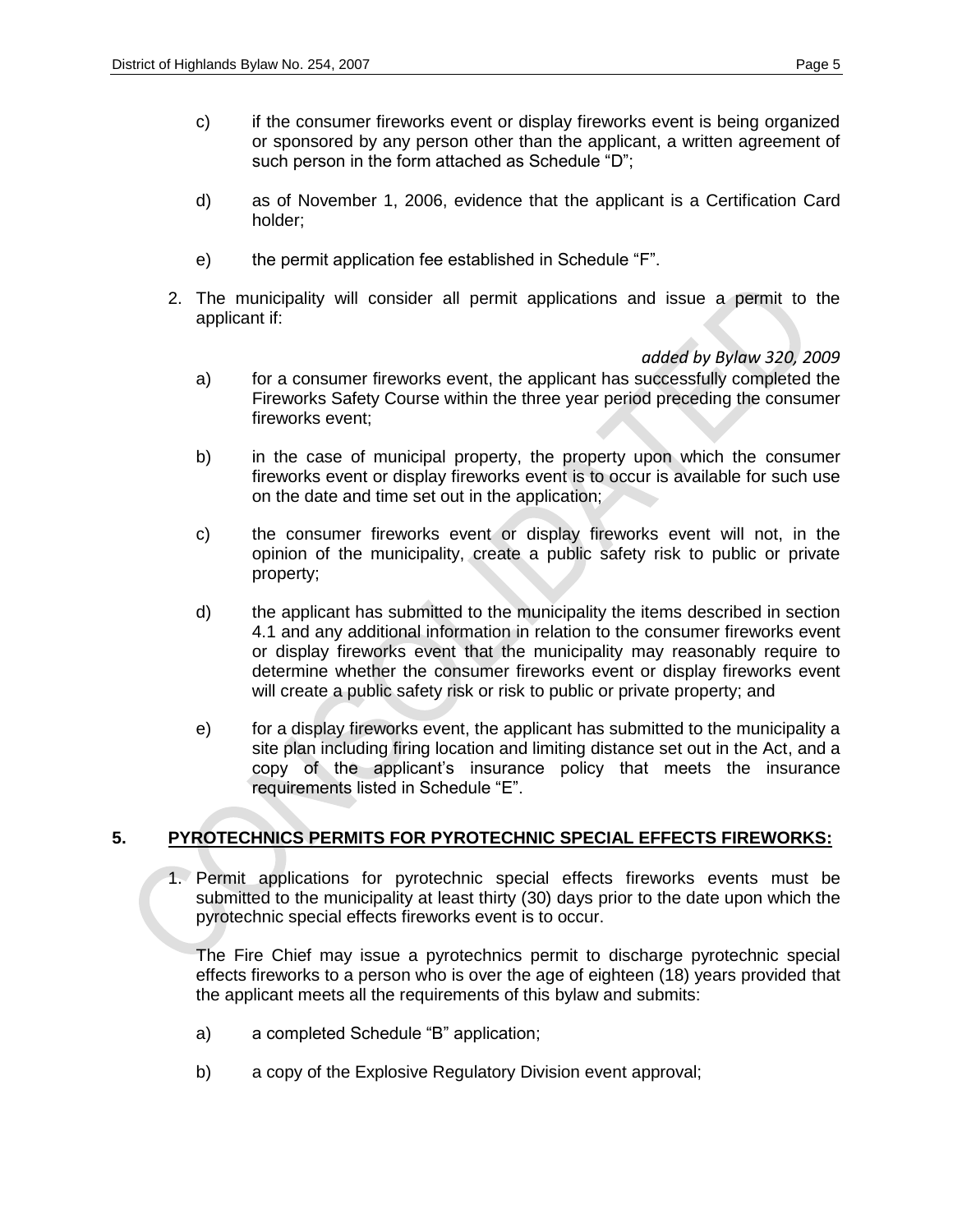- c) a fire safety plan approved by the Fire Chief after the Fire Chief has visited the location for the pyrotechnics special effects fireworks event and determined the amount of fire protection required;
- d) if the pyrotechnic special effects fireworks event is to occur on property that is not owned by the applicant or is on property owned or controlled by the municipality, a written agreement of the property owner in the form attached as Schedule "C";
- e) if the pyrotechnic special effects fireworks event is being organized or sponsored by any person other than the applicant, a written agreement of such person in the form attached as Schedule "D";
- f) site plan, drawn to scale, with the direction of firing, separation distances, position of ramps and mortars, any significant ground features, rights of way, buildings or structures, overhead obstructions, parking areas or spectator viewing areas, fallout zone, north arrow, traffic control plans and location of emergency vehicles indicated;
- g) an event description, which should include a time schedule of the event, attendance estimates, lists of fireworks or explosives or flammable and/or combustible products to be used, firing procedures, emergency response procedures and a list of crew members;
- h) a valid permit if consumer fireworks or display fireworks are used in the pyrotechnics special effects fireworks event; and
- i) proof acceptable to the Fire Chief that the applicant holds either a valid Level 1 Certification Card or, for unconventional sites as defined by the Explosives Regulatory Division, a valid Level 2 Certification Card, issued by the Explosives Regulatory Division.
- 2. Every pyrotechnics permit issued must:
	- a) specify the fireworks that the pyrotechnics permit holder are authorized to discharge;
	- b) specify the day and the hours on which, and the description of the property or place where the fireworks may be discharged;
	- c) include a copy of the applicant"s insurance policy that meets the insurance requirements listed in Schedule "E".

# **6.0 PYROTECHNIC SPECIAL EFFECTS FIREWORKS – COST RECOVERY CHARGES:**

- 1. Every applicant for a pyrotechnics permit shall pay the charge set out in Schedule "F" for:
	- a) Review of their fire safety plan by the Fire Chief; and
	- b) Fire protection services provided.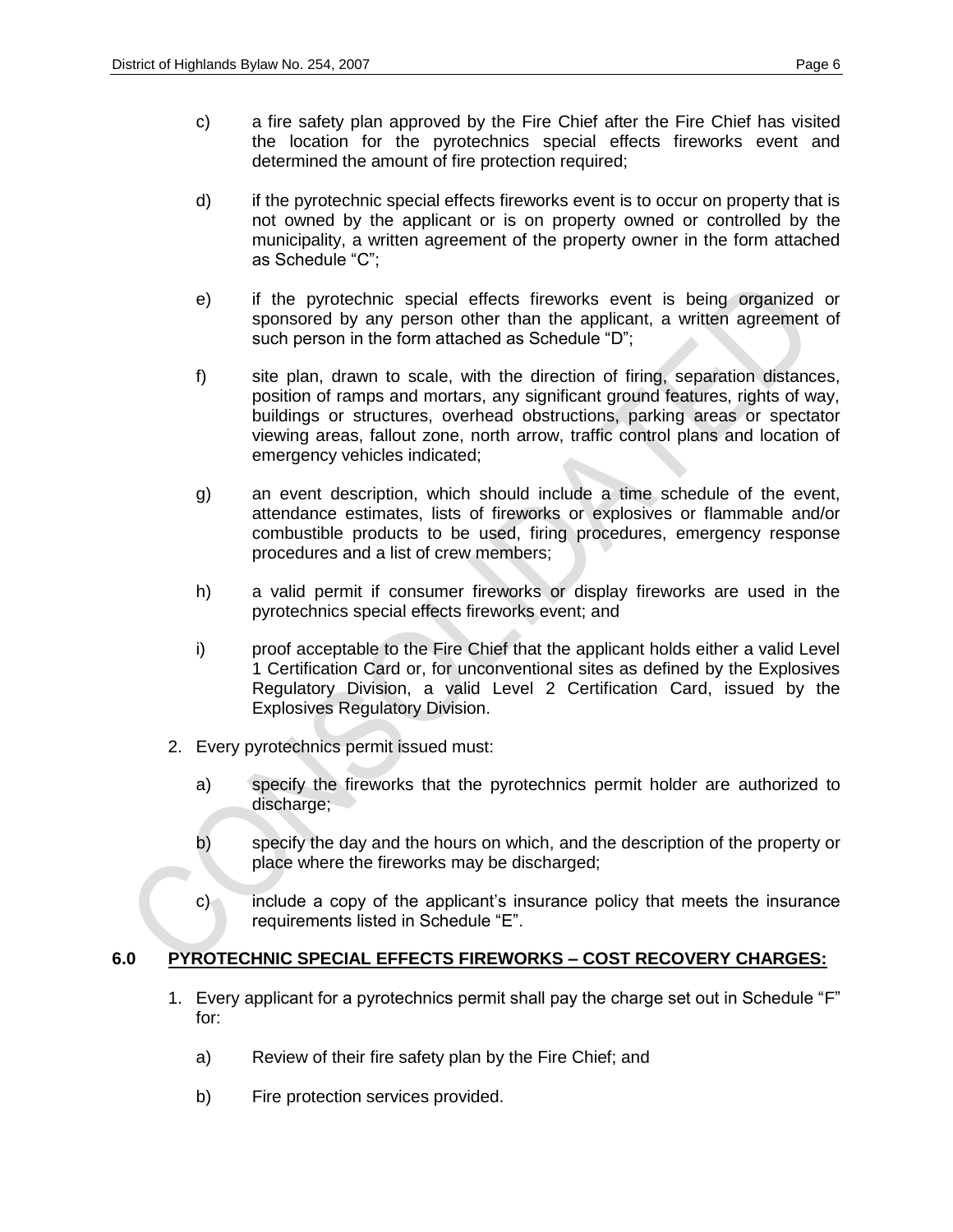2. The municipality may recover all costs and expenses it incurs incidental to the provision of any fire protection services for a pyrotechnics event, jointly and severally from any person who at the time had the charge, management or control of the building or premises where the pyrotechnics special effects fireworks event occurred, which costs and expenses are set out in Schedule "F" attached to and forming part of this bylaw. If that person fails to pay those costs and expenses within six (6) months after they are incurred, the municipality may recover those costs and expenses from the owner of the real property by direct invoice, together with interest at the rate set out in the *Community Charter*. Default on those costs, expenses and interest, when they relate to fire protection for real property, will result in the amount being added to the property taxes of the owner of the real property.

### **7. ENFORCEMENT**

- 1. This bylaw is designated under Section 264 of the *Community Charter* as a bylaw that may be enforced by means of a ticket.
- 2. Peace Officers are designated to enforce this bylaw by means of the issuance of a ticket.
- 3. No person shall obstruct a Peace Officer or any other designated person engaged in the administration or enforcement of this bylaw.
- 4. Every person who contravenes a provision of this Bylaw commits an offence and each day that the violation is caused or allowed to continue constitutes a separate offence.
- 5. Any person guilty of an infraction of this bylaw is liable on summary conviction, to a fine of not less than \$100.00 and not more than \$10,000.00 or imprisonment not exceeding the maximum allowed by the Offence Act*.*
- 6. A Peace Officer may rescind a permit if:
	- a) the permit holder or pyrotechnics permit holder fails to comply with any term or condition of the permit or pyrotechnics permit without the prior written consent of the Fire Chief; or
	- b) the permit holder or pyrotechnics permit holder violates or breaches any of the provisions of this bylaw; or
	- c) circumstances arising or ascertained after the permit or pyrotechnics permit was issued demonstrate that a public safety risk to public or private property exists in connection with the fireworks event; or
	- d) the municipality determines that the permit holder or pyrotechnics permit holder submitted false or inaccurate information in his or her permit or pyrotechnics permit application.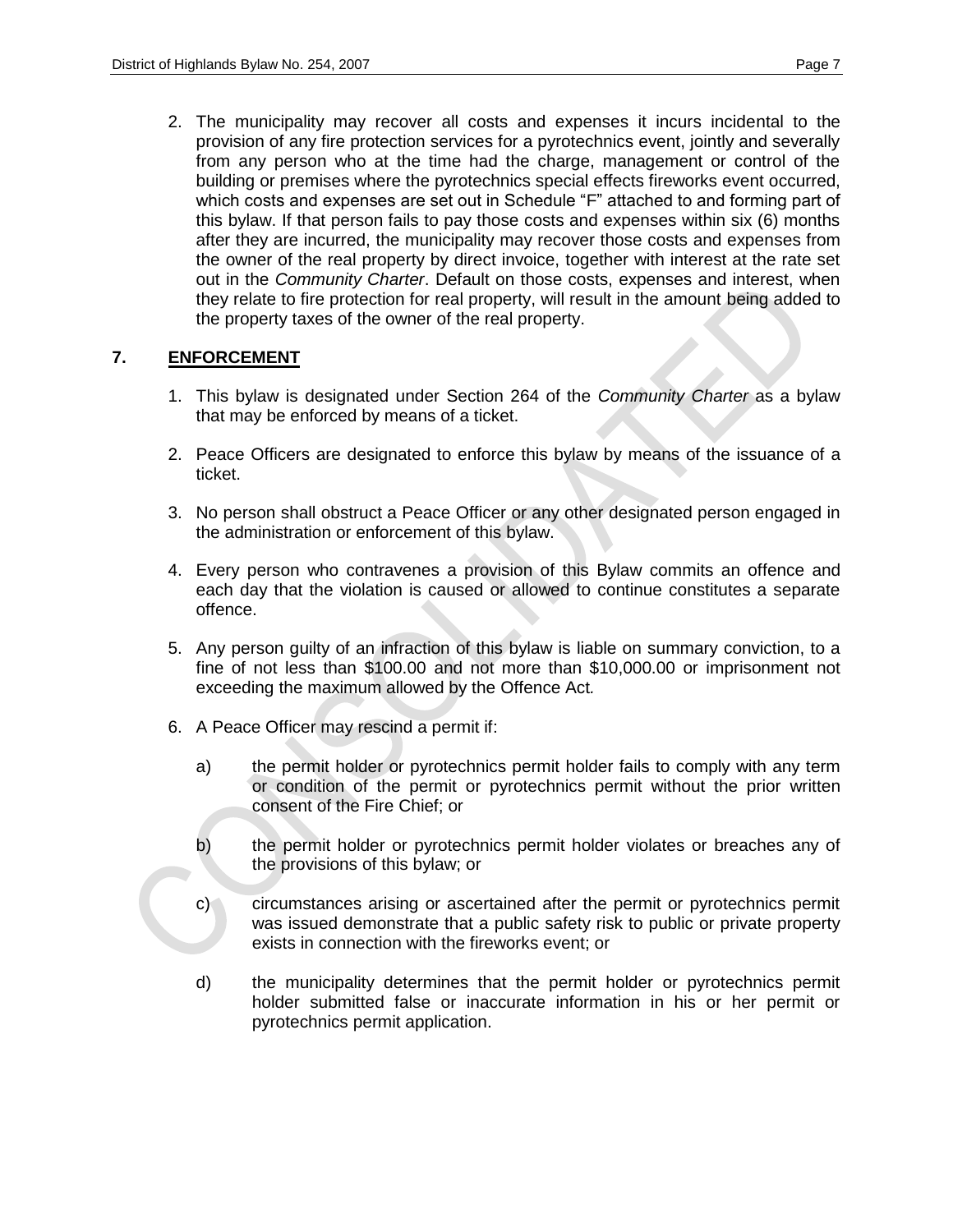- 7. Every person who possesses or discharges fireworks contrary to the provisions of this bylaw commits an offence and shall when directed to do so, surrender all fireworks in their immediate possession to a Peace Officer who shall be authorized to search and seize and hold all such firecrackers or fireworks in the interest of public safety and as evidence of the commission of the offence.
- 8. Fireworks seized under this bylaw may be disposed of without compensation.

# **8. TICKETING:**

The words or expressions listed in Schedule "F" in the "offence" column are authorized to be used on a ticket issued under Section 264 of the *Community Charter* to designate an offence against the respective section of this bylaw appearing opposite in the "section" column. The amounts appearing in the "ticket fines" column are the fines set pursuant to Section 264 of the *Community Charter* for contravention of the respective section of the bylaw appearing opposite in the "section" column.

# **9. EXEMPTION:**

This bylaw does not prohibit or regulate the use of torpedoes, flares, fuzzes or similar pyrotechnic devices by motorists, boat operator, railroads, police or other agencies for signalling purposes or illumination.

# **10. VALIDITY OF BYLAW:**

If any section, subsection, sentence, clause or phrase of this bylaw is for any reason found invalid by decision of any court of competent jurisdiction, such decision shall not affect the validity of the remaining portions of this Bylaw.

The schedules attached to this bylaw form part of this bylaw.

| <b>READ A FIRST TIME THIS</b>  | 2 <sup>nd</sup>  | DAY OF | APRIL | 2007 |
|--------------------------------|------------------|--------|-------|------|
| <b>READ A SECOND TIME THIS</b> | 2 <sup>nd</sup>  | DAY OF | APRIL | 2007 |
| <b>READ A THIRD TIME THIS</b>  | 2 <sup>nd</sup>  | DAY OF | APRIL | 2007 |
| <b>ADOPTED THIS</b>            | 16 <sup>th</sup> | DAY OF | APRIL | 2007 |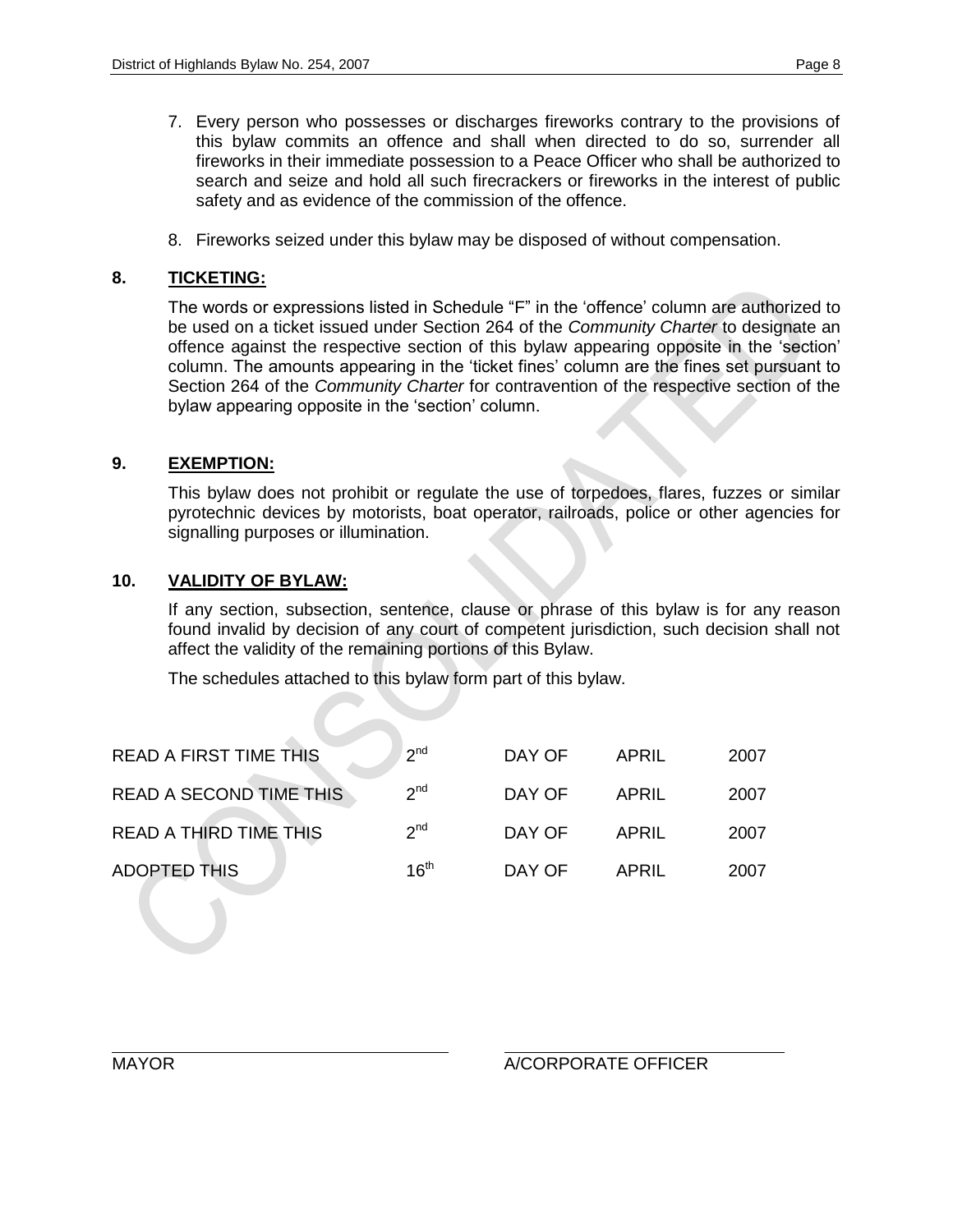# **SCHEDULE "A"**

# **Application for Permit – Consumer Fireworks or Display Fireworks**

| Fireworks Supervisor Level and Card No. 2008. The Card Supervisor Card St.<br>(attach photocopy)                                                                                                                                                                                                                               |  |
|--------------------------------------------------------------------------------------------------------------------------------------------------------------------------------------------------------------------------------------------------------------------------------------------------------------------------------|--|
| THE APPLICANT HEREBY applies to discharge consumer or display (circle one) Fireworks on<br>property within the municipality as follows:                                                                                                                                                                                        |  |
|                                                                                                                                                                                                                                                                                                                                |  |
|                                                                                                                                                                                                                                                                                                                                |  |
|                                                                                                                                                                                                                                                                                                                                |  |
|                                                                                                                                                                                                                                                                                                                                |  |
|                                                                                                                                                                                                                                                                                                                                |  |
|                                                                                                                                                                                                                                                                                                                                |  |
|                                                                                                                                                                                                                                                                                                                                |  |
|                                                                                                                                                                                                                                                                                                                                |  |
|                                                                                                                                                                                                                                                                                                                                |  |
|                                                                                                                                                                                                                                                                                                                                |  |
| Contact name and phone for organizer or sponsor of consumer fireworks event or display<br>fireworks event: <b>All and the contract of the contract of the contract of the contract of the contract of the contract of the contract of the contract of the contract of the contract of the contract of the contract of the </b> |  |
|                                                                                                                                                                                                                                                                                                                                |  |
| Information collected on this form is for the purpose of issuing a permit and is subject to the<br>Freedom of Information and Protection of Privacy Act.                                                                                                                                                                       |  |

# *Information on requirements can be obtained through the Fire Department Telephone: (250) 920-6970*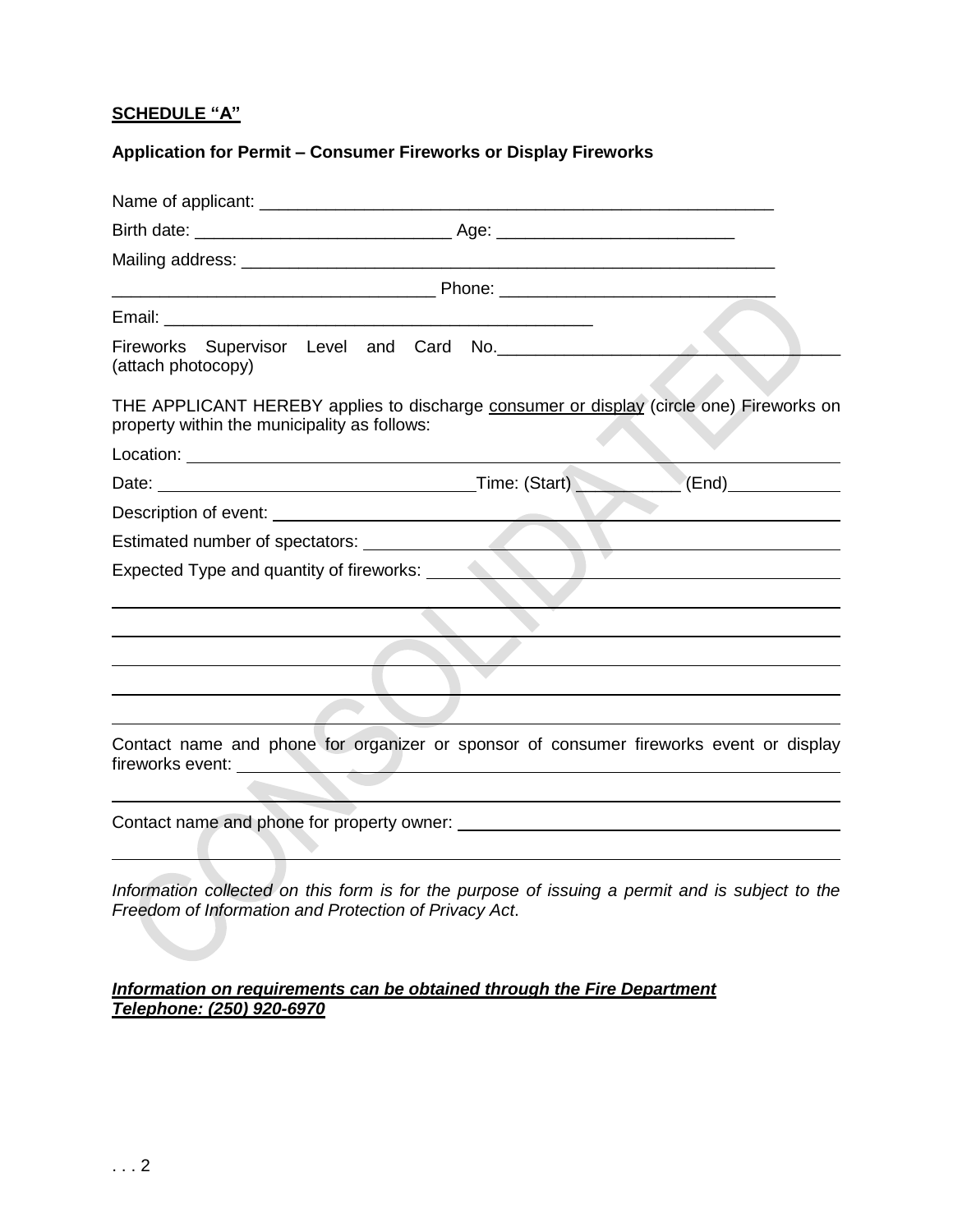### *READ CAREFULLY*

THE APPLICANT CERTIFIES that the applicant understands and will be guided by the provisions of Fireworks Regulation Bylaw No. 254, 2007, as amended from time to time, and all applicable Provincial and Federal laws and regulations, in force from time to time, and any conditions or restrictions imposed in this permit by the Fire Chief.

THE APPLICANT FURTHER CERTIFIES that the applicant has reviewed and fully understands the attached Fireworks Safety Information Sheet.

THE APPLICANT FURTHER CERTIFIES that the applicant is authorized to the appropriate level by Natural Resources Canada to possess and fire, set off or explode fireworks of the class specified within this application.

IN CONSIDERATION of \$1.00 and other good and valuable consideration (the receipt and sufficiency of which the applicant acknowledges), the applicant covenants that the applicant will indemnify and save harmless the municipality and its elected officials, employees, officers, agents and contractors from and against any and all manner of actions or causes of action, damages, costs, loss, or expenses of whatever kind (including, without limitation, legal fees) which the municipality or its elected officials, employees, officers, agents or contractors may sustain, incur, or be put to by reason of or arising out of:

- a) the issuance of this permit
- b) the consumer fireworks event or display fireworks event, including, without limitation, the handling, storage, discharging or other use of fireworks in connection with this permit;
- c) the applicant"s use or occupation of the location upon which the consumer fireworks event or display fireworks event is to occur; or
- d) any act or omission of the applicant or any person for whom the applicant is at law, responsible, including, without limitation, the non-observance or nonperformance of any obligation imposed by Federal or Provincial law.

The applicant acknowledges that he or she has had the opportunity to seek independent legal advice as to the contents of this agreement and that he or she is not under any legal disability.

Signature of applicant Date Date Date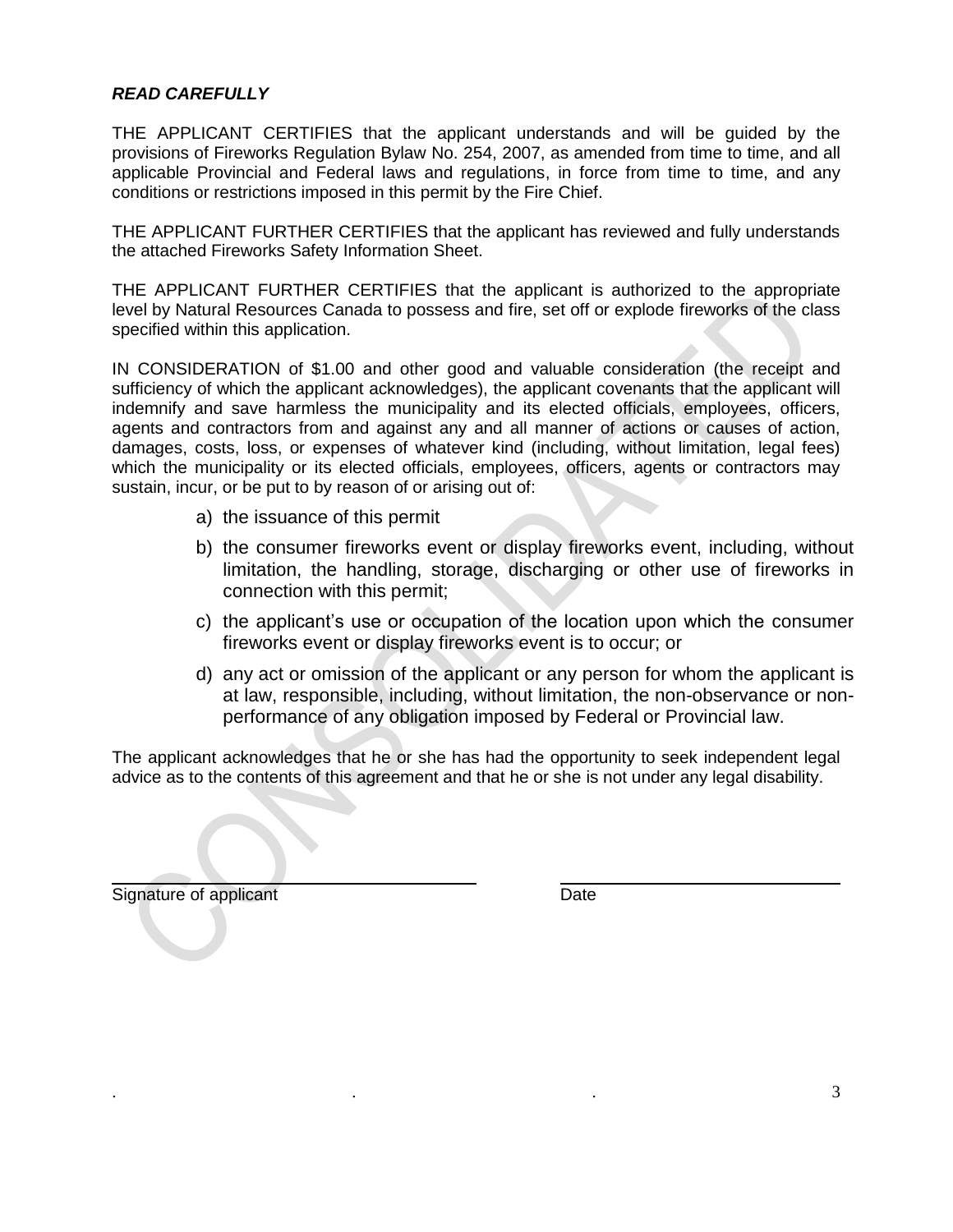PERMISSION IS GRANTED to the above applicant to discharge consumer or display (circle one) fireworks, at the location and on the date and time(s) as set out above, subject to "Fireworks Regulation Bylaw" No. 254, 2007, as amended from time to time, and to the following conditions and restrictions:

- This permit is not transferable. Only the applicant is authorized under this permit to discharge fireworks.
- The applicant may only discharge the type and quantity of fireworks described in the application.
- The applicant must ensure that all debris and litter related to a consumer fireworks event or display fireworks event that occurs on municipal property, including any litter left by the spectators, is removed from the location at the conclusion of the consumer fireworks event or display fireworks event.
- For a display fireworks event, in accordance with requirements of Fireworks Regulation Bylaw No. 254, 2007, the applicant shall obtain a Comprehensive General Liability insurance policy with an inclusive limit of not less than \$5,000,000.00 per occurrence for bodily injury and property damage and provide evidence of the same to the Fire Chief no later than twenty-one (21) days prior to the permitted event.

\_\_\_\_\_\_\_\_\_\_\_\_\_\_\_\_\_\_\_\_\_\_\_\_\_\_\_\_\_\_\_\_\_\_\_\_\_\_\_\_\_\_\_\_\_\_\_\_\_\_\_\_\_\_\_\_\_\_\_\_\_\_\_\_\_\_\_\_\_\_\_\_\_\_\_\_

Other:

Fire Chief or authorized designate Date of issue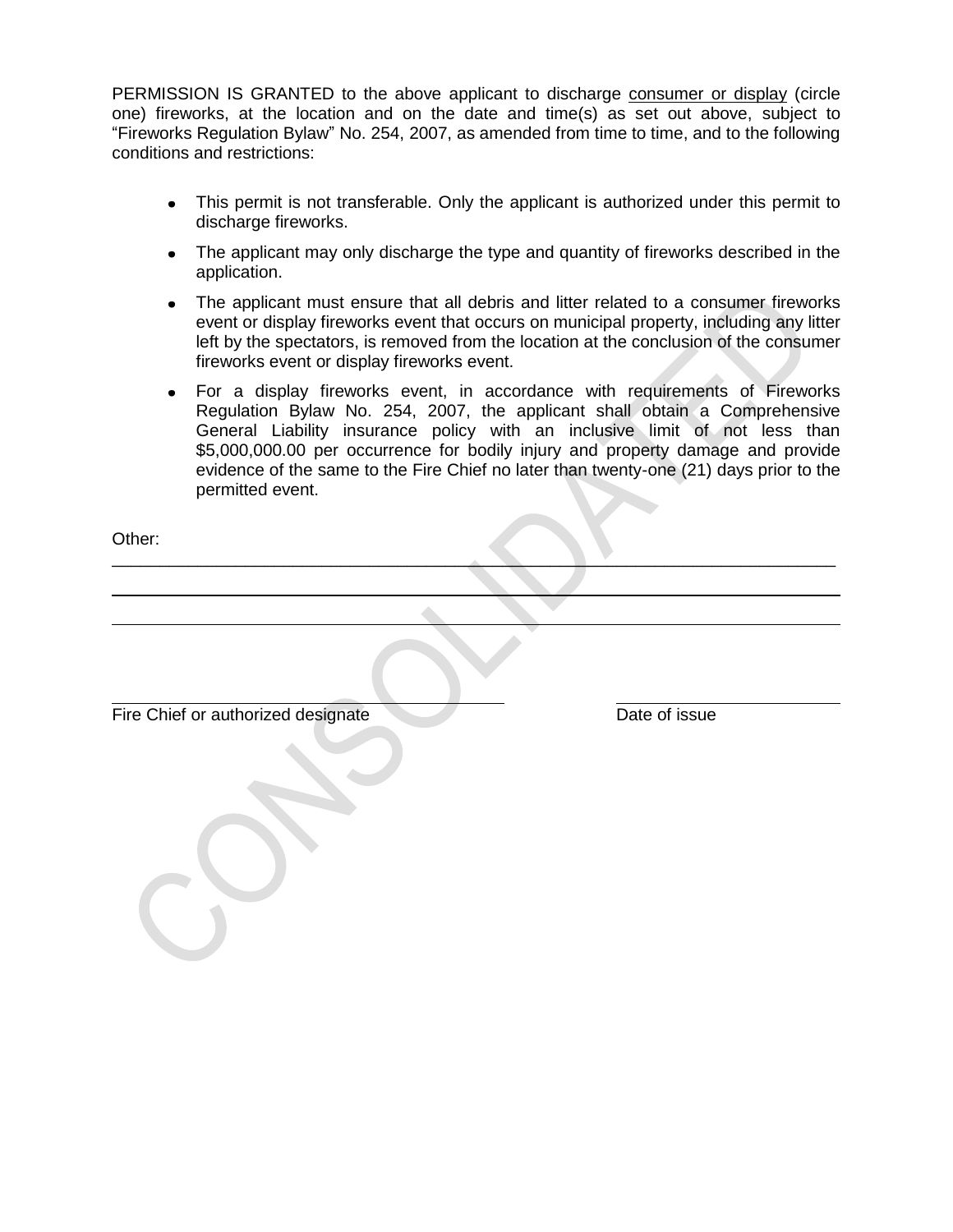### **SCHEDULE "B"**

# **Application for Pyrotechnics Permit**

| Explosives Regulatory Division Event Approval: ____________                                                                                                                   |  |  |                                                                                                                      |                    |  |
|-------------------------------------------------------------------------------------------------------------------------------------------------------------------------------|--|--|----------------------------------------------------------------------------------------------------------------------|--------------------|--|
|                                                                                                                                                                               |  |  |                                                                                                                      | (attach photocopy) |  |
| Fireworks Supervisor Level and Card No.<br>THE APPLICANT HEREBY applies to discharge pyrotechnic special effects fireworks on<br>property within the municipality as follows: |  |  |                                                                                                                      | (attach photocopy) |  |
|                                                                                                                                                                               |  |  |                                                                                                                      |                    |  |
| Date: <u>Time:</u> (Start) ___________ (End)______________________(attach time schedule of production)<br>Estimated attendance: Estimated attendance:                         |  |  |                                                                                                                      |                    |  |
| Type and quantity of fireworks, explosives and combustible products:                                                                                                          |  |  |                                                                                                                      |                    |  |
|                                                                                                                                                                               |  |  |                                                                                                                      |                    |  |
| Emergency response procedure:                                                                                                                                                 |  |  |                                                                                                                      |                    |  |
|                                                                                                                                                                               |  |  |                                                                                                                      |                    |  |
| (attach photocopy of Fire Chief approval)                                                                                                                                     |  |  |                                                                                                                      |                    |  |
|                                                                                                                                                                               |  |  |                                                                                                                      |                    |  |
| List of crew members:                                                                                                                                                         |  |  | <u> 1980 - Jan James Santan, martxa amerikan dan berkenal dan berkenal dan berkenal dan berkenal dan berkenal da</u> |                    |  |
|                                                                                                                                                                               |  |  |                                                                                                                      |                    |  |

Information collected on this form is for the purpose of issuing a permit and is subject to the *Freedom of Information and Protection of Privacy Act*.

# *Information on requirements can be obtained through the Fire Department Telephone: (250) 920-6970*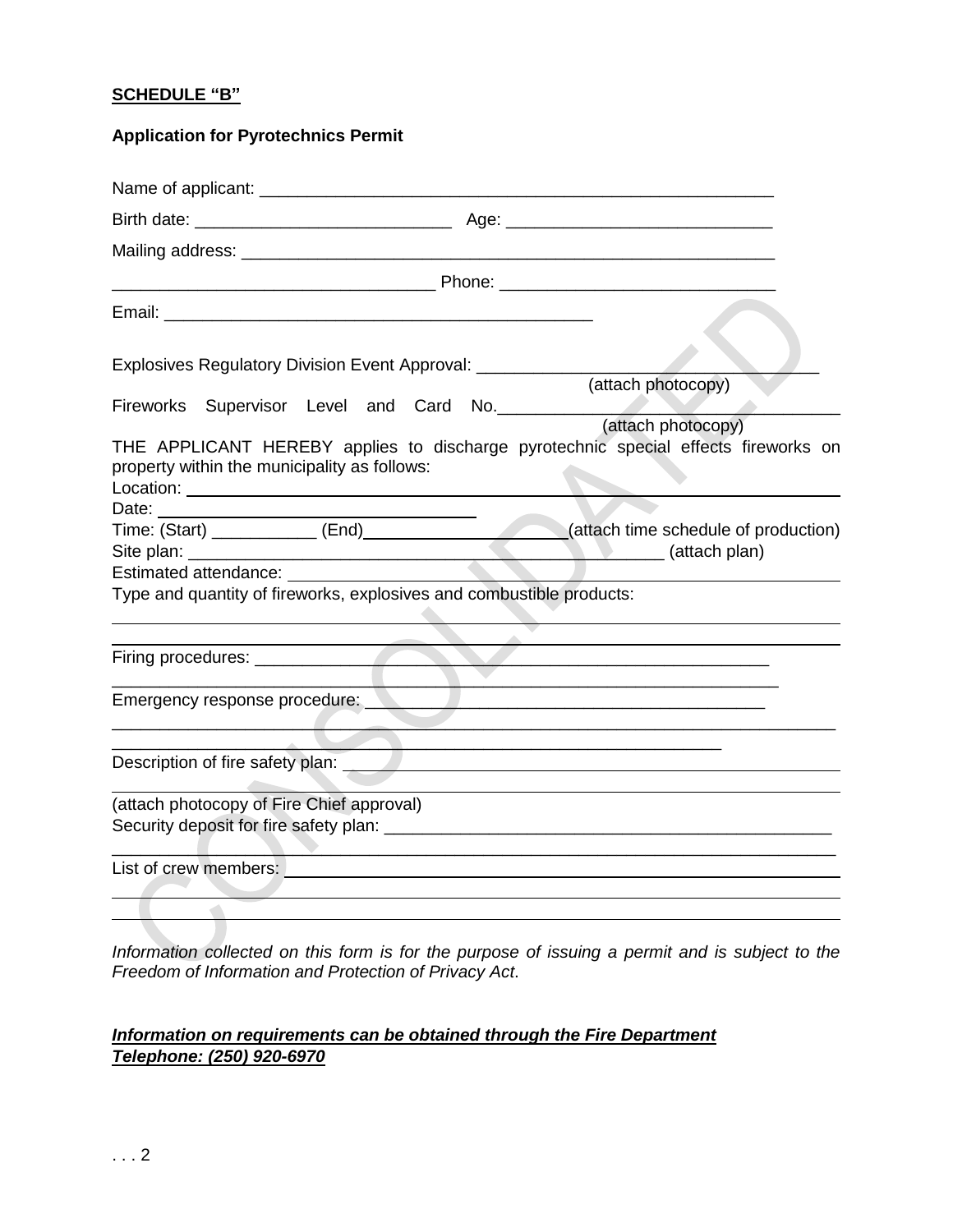### *READ CAREFULLY*

THE APPLICANT CERTIFIES that the applicant understands and will be guided by the provisions of Fireworks Regulation Bylaw No. 254, 2007, as amended from time to time, and all applicable Provincial and Federal laws and regulations, in force from time to time, and any conditions or restrictions imposed in this permit by the Fire Chief.

IN CONSIDERATION of \$1.00 and other good and valuable consideration (the receipt and sufficiency of which the applicant acknowledges), the applicant covenants that the applicant will indemnify and save harmless the municipality and its elected officials, employees, officers, agents and contractors from and against any and all manner of actions or causes of action, damages, costs, loss, or expenses of whatever kind (including, without limitation, legal fees) which the municipality or its elected officials, employees, officers, agents or contractors may sustain, incur, or be put to by reason of or arising out of:

- a) the issuance of this permit
- b) the pyrotechnic special effects fireworks event, including, without limitation, the handling, storage, discharging or other use of fireworks in connection with this permit;
- c) the applicant"s use or occupation of the location upon which the pyrotechnic special effects fireworks event is to occur; or
- d) any act or omission of the applicant or any person for whom the applicant is at law, responsible, including, without limitation, the non-observance or nonperformance of any obligation imposed by Federal or Provincial law.

The applicant acknowledges that he or she has had the opportunity to seek independent legal advice as to the contents of this agreement and that he or she is not under any legal disability.

Signature of applicant Date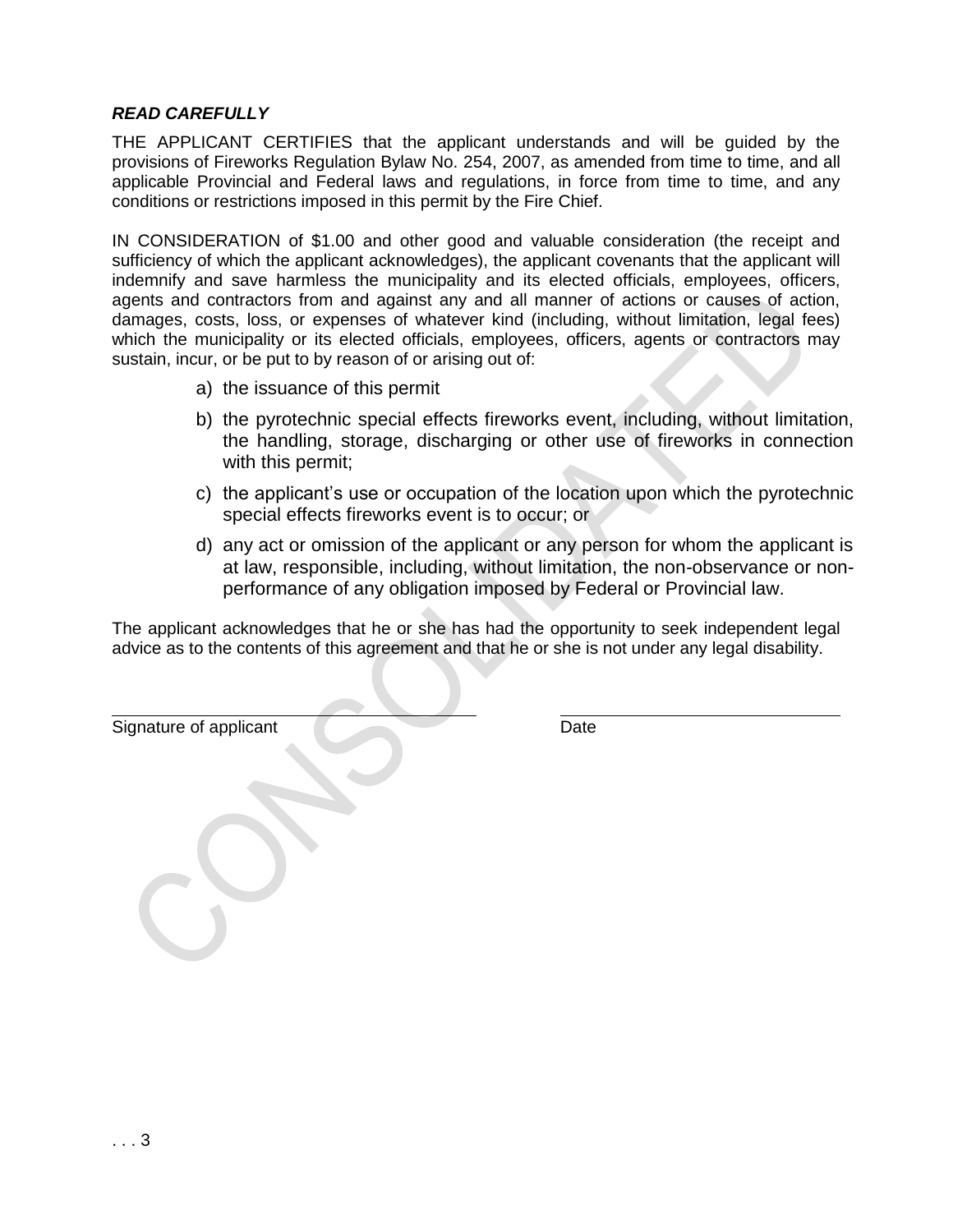PERMISSION IS GRANTED to the above applicant to discharge pyrotechnic special effects fireworks, at the location and on the date and time(s) as set out above, subject to Fireworks Regulation Bylaw No. 254, 2007, as amended from time to time, and to the following conditions and restrictions:

- In accordance with requirements of Fireworks Regulation Bylaw No. 254, 2007, the applicant shall obtain a comprehensive general liability insurance policy with an inclusive limit of not less than \$5,000,000.00 per occurrence for bodily injury and property damage and provide evidence of the same to the Fire Chief no later than twenty-one (21) days prior to the permitted event.
- This pyrotechnics permit is not transferable. Only the applicant is authorized under this permit to discharge pyrotechnics special effects fireworks.
- The applicant may only discharge the type and quantity of pyrotechnic special effects fireworks described in the application and in accordance with the approved fire safety plan.
- The applicant must ensure that all debris and litter related to a pyrotechnic special effects fireworks event that occurs on municipal property, including any litter left by the spectators, is removed from the location at the conclusion of the pyrotechnic special effects fireworks event.

Other:

Fire Chief or authorized designate Date of issue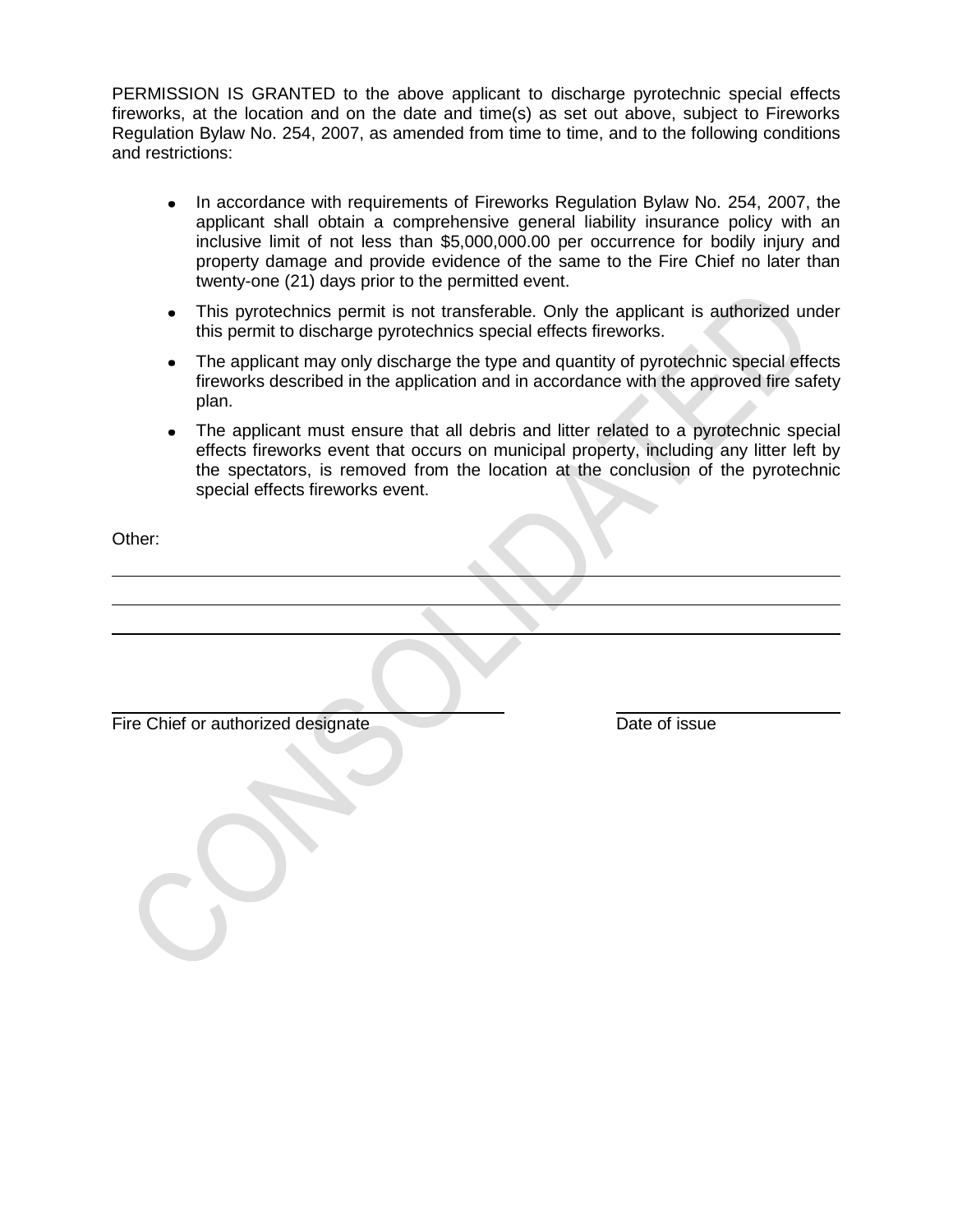### **SCHEDULE "C"**

#### **Agreement of Property Owner For Fireworks Event or Pyrotechnic Special Effects Fireworks Event**

Name of applicant:

Name of organizer or sponsor of fireworks event or pyrotechnic special effects fireworks event:

Location of fireworks event or pyrotechnic special effects fireworks event:

| Date:                           | Time: when the contract of the contract of the contract of the contract of the contract of the contract of the |  |
|---------------------------------|----------------------------------------------------------------------------------------------------------------|--|
|                                 |                                                                                                                |  |
| Mailing address: Value of Anti- |                                                                                                                |  |
| Phone:                          | Contact name (if any):                                                                                         |  |

\_\_\_\_\_\_\_\_\_\_\_\_\_\_\_\_\_\_\_\_\_\_\_\_\_\_\_\_\_\_\_\_\_\_\_\_\_\_\_\_\_\_\_\_\_\_\_\_\_\_\_\_\_\_\_\_\_\_\_\_\_\_\_\_\_\_\_\_\_\_\_\_\_\_\_\_\_\_\_\_\_\_\_\_

\_\_\_\_\_\_\_\_\_\_\_\_\_\_\_\_\_\_\_\_\_\_\_\_\_\_\_\_\_\_\_\_\_\_\_\_\_\_\_\_\_\_\_\_\_\_\_\_\_\_\_\_\_\_\_\_\_\_\_\_\_\_\_\_\_\_\_\_\_\_\_\_\_\_\_\_\_\_\_\_\_\_\_\_

The property owner has agreed and consented to the organizer/sponsor holding and the applicant performing a fireworks event or pyrotechnic special effects fireworks event on the date and at the location and time described above. The applicant has applied to the municipality for a permit to perform such fireworks event or a pyrotechnics permit to perform such pyrotechnic special effects fireworks event.

In consideration of \$1.00 and other good and valuable consideration (the receipt and sufficiency of which are hereby acknowledged by the property owner), the property owner hereby remises, releases and forever discharges the municipality and its elected officials, employees, officers, agents and contractors of and from any and all matter of actions, damages, causes of action, suits, debts, claims, demands and damages of any nature or kind whatsoever which the property owner may at any time have against the municipality or its elected officials, employees, officers, agents or contractors arising out of any cause, matter or thing in respect of or arising out of:

- a) the issuance of the permit or pyrotechnics permit to the applicant;
- b) the fireworks event or pyrotechnic special effects fireworks event, including, without limitation, the handling, storage, discharging or other use of fireworks in connection therewith;
- c) the use or occupation of the location upon which the fireworks event or pyrotechnic special effects fireworks event is to occur; or
- d) any act or omission of the applicant or organizer/sponsor or any persons for whom either is, at law, responsible, including, without limitation, the non-observance or non-performance of any obligation imposed by Federal or Provincial law.

The property owner acknowledges that he or she has had the opportunity to seek independent legal advice as to the contents of this agreement and that he or she is not under any legal disability.

\_\_\_\_\_\_\_\_\_\_\_\_\_\_\_\_\_\_\_\_\_\_\_\_\_\_\_\_\_\_\_\_\_\_\_\_\_\_\_\_\_\_ \_\_\_\_\_\_\_\_\_\_\_\_\_\_\_\_\_\_\_\_\_\_\_

Signature(s) of property owner(s)): Date:

*Information collected on this form is for the purpose of issuing a permit and is subject to the Freedom of Information and Protection of Privacy Act*.

*Information on requirements can be obtained through the Fire Department Telephone: (250) 920-6970*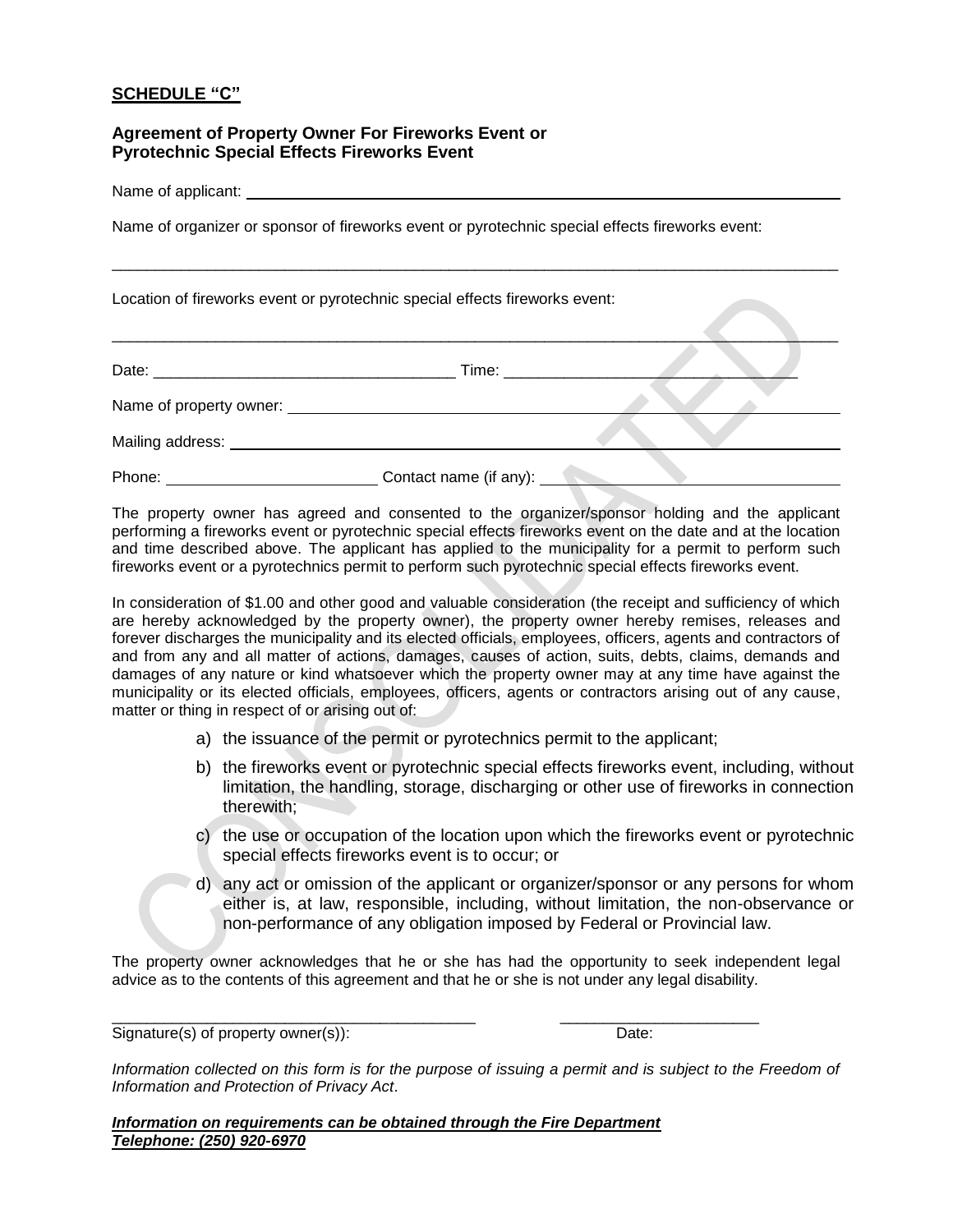#### **SCHEDULE "D"**

#### **Agreement of Organizer or Sponsor of a Fireworks Event or Pyrotechnic Special Effects Fireworks Event**

Name of applicant: \_\_\_\_\_

Location of fireworks event or pyrotechnic special effects fireworks event:

Date: Time: Time: The Solution of the Solution of Time: Time: Time: Time: Time: Time: Time: Time: Time: Time: Time: Time: Time: Time: Time: Time: Time: Time: Time: Time: Time: Time: Time: Time: Time: Time: Time: Time: Time

\_\_\_\_\_\_\_\_\_\_\_\_\_\_\_\_\_\_\_\_\_\_\_\_\_\_\_\_\_\_\_\_\_\_\_\_\_\_\_\_\_\_\_\_\_\_\_\_\_\_\_\_\_\_\_\_\_\_\_\_\_\_\_\_\_\_\_\_\_\_\_\_\_\_\_\_\_\_\_\_\_\_\_\_

\_\_\_\_\_\_\_\_\_\_\_\_\_\_\_\_\_\_\_\_\_\_\_\_\_\_\_\_\_\_\_\_\_\_\_\_\_\_\_\_\_\_\_\_\_\_\_\_\_\_\_\_\_\_\_\_\_\_\_\_\_\_\_\_\_\_\_\_\_\_\_\_\_\_\_\_\_\_\_\_\_\_\_\_

Name of organizer or sponsor of fireworks event or pyrotechnic special effects fireworks event:

Mailing address: We have a state of the state of the state of the state of the state of the state of the state of the state of the state of the state of the state of the state of the state of the state of the state of the

Phone: Contact name (if any):

The organizer/sponsor has engaged the applicant to perform a fireworks event or pyrotechnic special effects fireworks event on the date and at the location and time described above. The applicant has applied to the municipality for a permit to perform such fireworks event or a pyrotechnics permit to perform such pyrotechnic special effects fireworks event.

In consideration of \$1.00 and other good and valuable consideration (the receipt and sufficiency of which the organizer/sponsor acknowledges), the organizer/sponsor hereby covenants to indemnify and save harmless the municipality and its elected officials, employees, officers, agents and contractors from and against any and all manner of actions or causes of action, damages, costs, loss, or expenses of whatever kind (including, without limitation, legal fees) which the municipality or its elected officials, employees, officers, agents or contractors may sustain, incur, or be put to by reason of or arising out of:

- a) the issuance of the permit or pyrotechnics permit to the applicant;
- b) the fireworks event or pyrotechnic special effects fireworks event, including, without limitation, the handling, storage, discharging or other use of fireworks in connection therewith;
- c) the use or occupation of the location upon which the fireworks event or pyrotechnic special effects fireworks event is to occur; or
- d) any act or omission of the organizer/sponsor or applicant or any persons for whom either is, at law, responsible, including, without limitation, the non-observance or non-performance of any obligation imposed by Federal or Provincial law.

The organizer/sponsor acknowledges that he or she has had the opportunity to seek independent legal advice as to the contents of this agreement and that he or she is not under any legal disability.

Signature(s) of organizer/sponsor:

Date: \_\_\_\_\_\_\_\_\_\_\_\_\_\_\_\_\_\_\_\_\_\_\_\_\_\_\_\_\_\_\_\_\_\_\_\_

*Information collected on this form is for the purpose of issuing a permit and is subject to the Freedom of Information and Protection of Privacy Act*.

|                   | Information on requirements can be obtained through the Fire Department |          |
|-------------------|-------------------------------------------------------------------------|----------|
| <b>Telephone:</b> | (250)                                                                   | 920-6970 |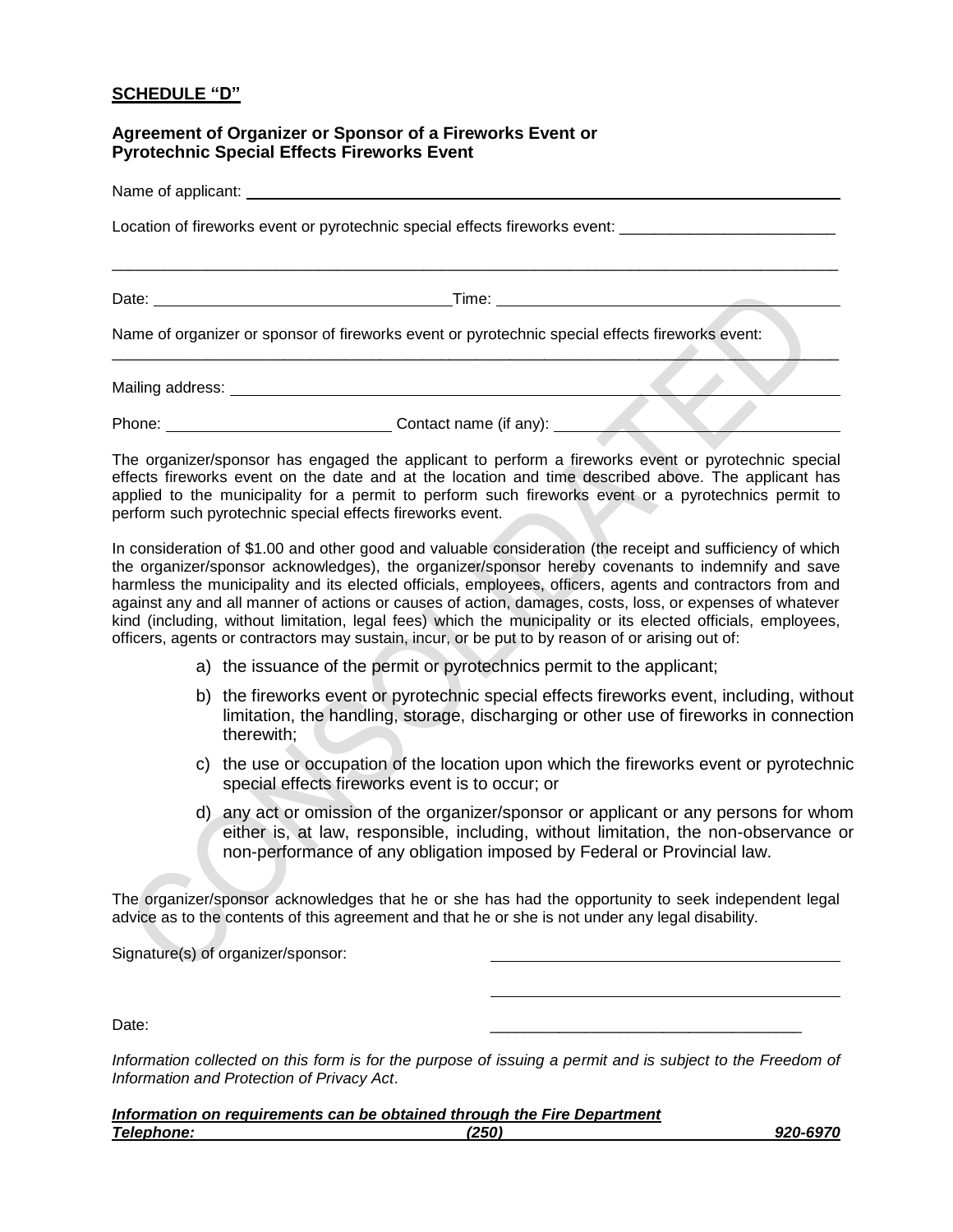#### **SCHEDULE "E"**

#### **Insurance Requirements**

A display fireworks permit holder or a pyrotechnics permit holder shall, at his or her own expense, for the duration of the fireworks event or pyrotechnic special effects fireworks event, secure and maintain a comprehensive general liability insurance policy with an inclusive limit of not less than \$5,000,000.00 per occurrence for bodily injury and property damage.

The Comprehensive General Liability insurance policy shall:

- a) include all premises and operations necessary or incidental to the fireworks event or pyrotechnic special effects fireworks event;
- b) include "Broad Form" Property Damage coverage on an occurrence basis, including loss of use of property;
- c) include, but not necessarily be limited to, the following coverages:
	- (i) Contingent Employers Liability;
	- (ii) Owners and Contractors Protective Liability;
	- (iii) Contractual Liability assumed with respect to the event;
	- (iv) Non-Owned and Hired Auto; and

(v) Personal Injury Liability;

- d) include the municipality, its elected officials, officers, agents and employees, and contractors acting on behalf of the municipality, as additional insureds;
- e) be primary and non-contributing with respect to any insurance carried by the municipality;
- f) not include a deductible greater than \$5,000.00 per occurrence (unless the municipality advises in writing that it has determined that a greater deductible is acceptable);
- g) include a Cross Liability clause;
- h) preclude subrogation claims by the insurer against any of the insured;
- i) include a provision requiring the insurer to give the municipality fourteen (14) days prior written notice before making any material change to the insurance coverage, or the termination or cancellation thereof;
- j) provide that the municipality, its elected officials, officers, agents and employees, and contractors acting on behalf of the municipality are protected notwithstanding any act, neglect or misrepresentation of the display fireworks permit holder or the pyrotechnics permit holder which might otherwise result in the avoidance of a claim and that such policy is not affected or invalidated by any act, omission or negligence of any third party which is not within the knowledge or control of the insured;
- k) be underwritten by a responsible insurance company or companies licensed to do business in the Province of British Columbia and that meet with the reasonable approval of the municipality;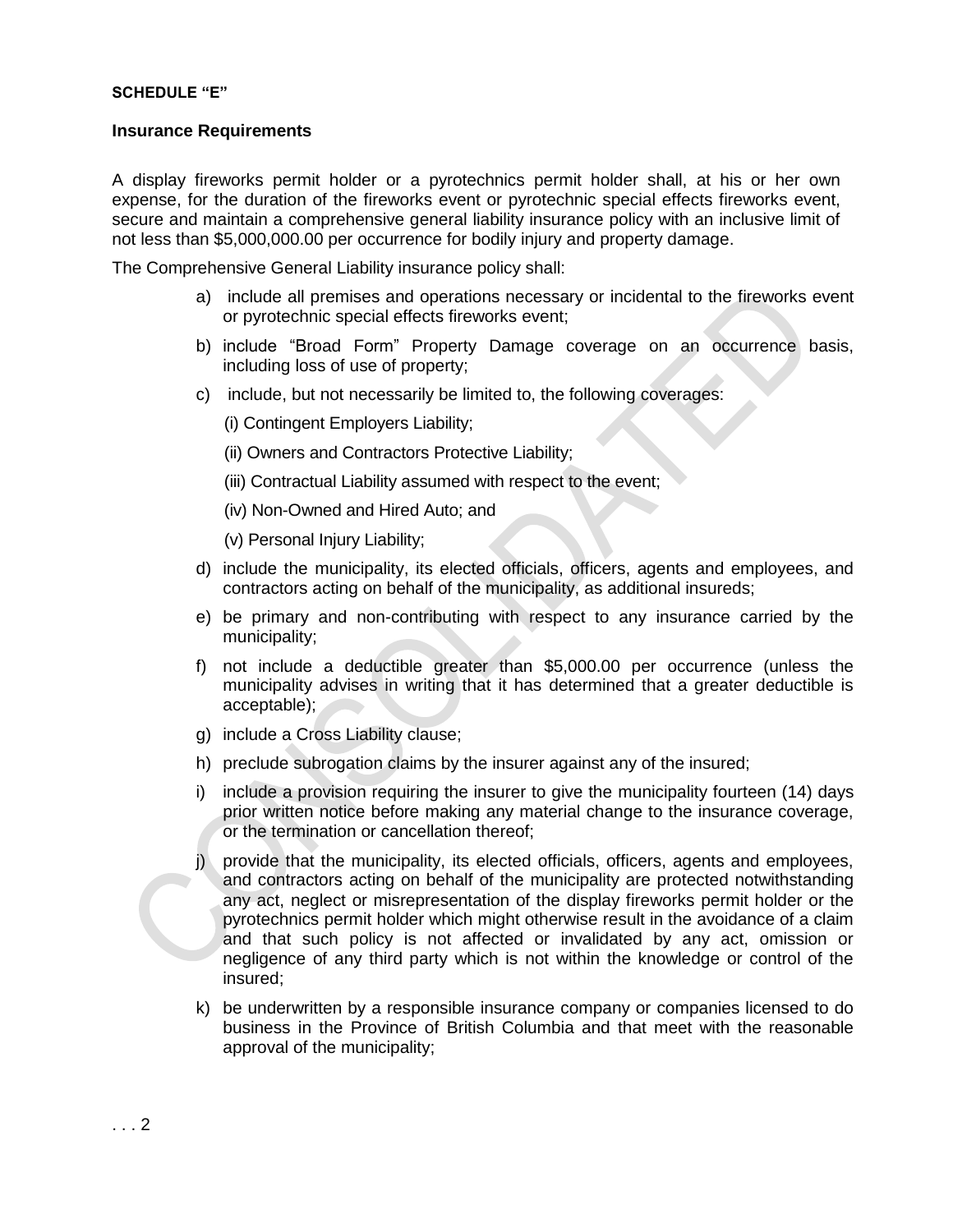- l) Twenty-one (21) days prior to the fireworks event or pyrotechnic special effects fireworks event and upon the municipality"s written request from time to time, the display fireworks permit holder or pyrotechnics permit holder shall furnish the municipality with a certificate or certificates of insurance as evidence that the required insurance is in force;
- m) Maintenance of the insurance required herein and the performance by the display fireworks permit holder or pyrotechnics permit holder of his or her obligations under this clause shall not relieve the display fireworks permit holder or pyrotechnics permit holder from liability under any covenant to indemnify the municipality;
- n) It shall be the sole responsibility of the display fireworks permit holder or pyrotechnics permit holder to determine his or her own additional insurance coverages, if any, including workers' compensation, that are necessary and advisable for his or her own protection or to fulfil his or her obligations with respect to the fireworks event or pyrotechnic special effects fireworks event. Any such additional insurance shall be secured and maintained by the display fireworks permit holder or pyrotechnics permit holder at his or her own expense;
- o) The foregoing insurance provisions shall not limit the insurance the display fireworks permit holder or pyrotechnics permit holder is required to secure and maintain by Provincial or Federal law; and
- p) If the display fireworks permit holder or pyrotechnics permit holder fails to secure or maintain insurance as required herein, then the municipality shall have the right, but not the duty or obligation, to secure and maintain such insurance and give evidence thereof to the display fireworks permit holder or pyrotechnics permit holder. The display fireworks permit holder or pyrotechnics permit holder shall pay the cost thereof to the municipality on demand or the municipality may deduct such cost from any amount that is due or may become due to the display fireworks permit holder or pyrotechnics permit holder from the municipality.